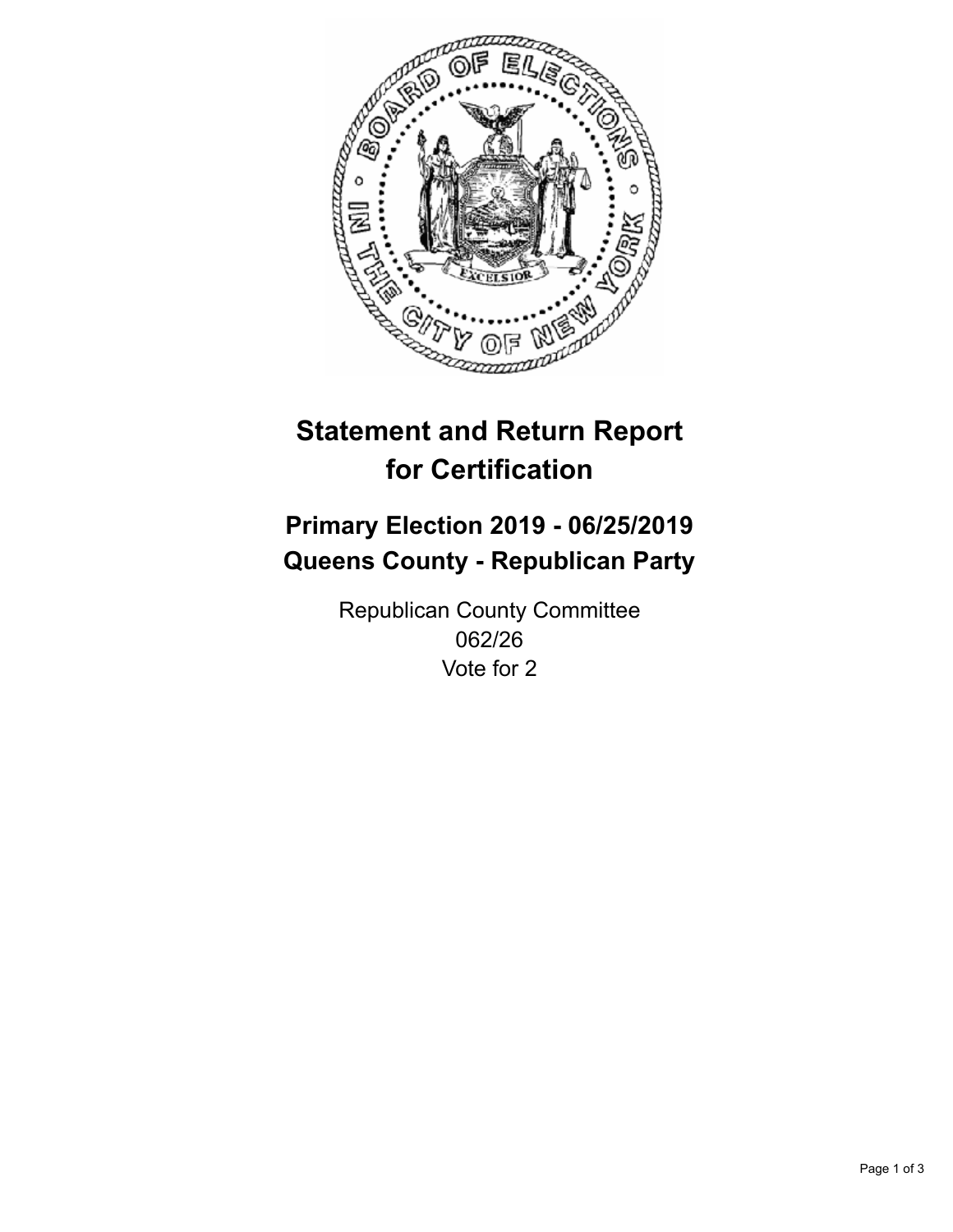

## **Assembly District 26**

| <b>PUBLIC COUNTER</b>                                    | 6              |
|----------------------------------------------------------|----------------|
| <b>MANUALLY COUNTED EMERGENCY</b>                        | 0              |
| ABSENTEE / MILITARY                                      | $\mathbf{0}$   |
| AFFIDAVIT                                                | 0              |
| <b>Total Ballots</b>                                     | 6              |
| Less - Inapplicable Federal/Special Presidential Ballots | 0              |
| <b>Total Applicable Ballots</b>                          | 6              |
| <b>MAUREEN COTTER</b>                                    | 4              |
| DAVID SOLANO                                             | 2              |
| JOHN-ALEXANDER SAKELOS                                   | 2              |
| <b>IRINA MIKABERIDZE</b>                                 | 2              |
| <b>Total Votes</b>                                       | 10             |
| Unrecorded                                               | $\overline{2}$ |